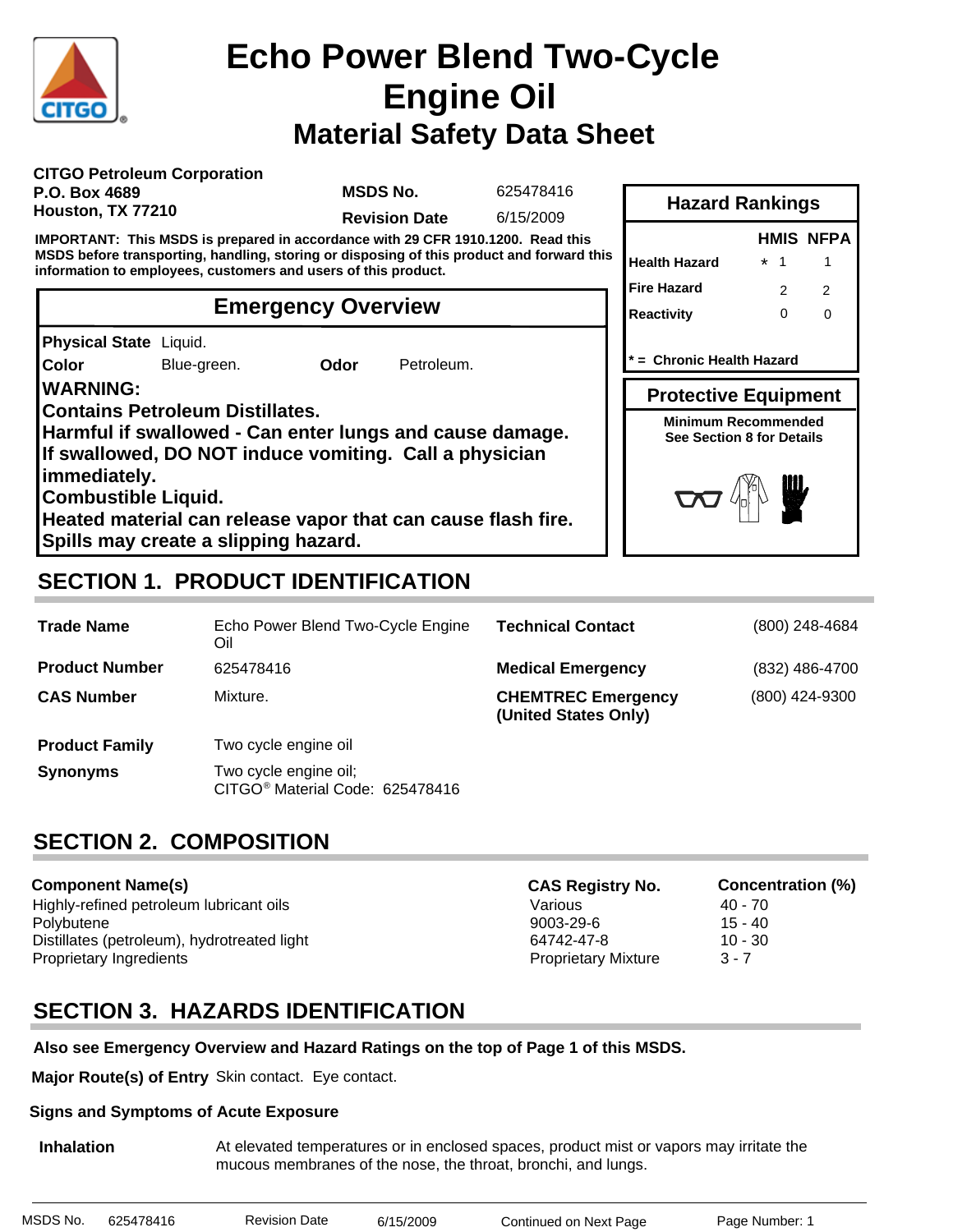| <b>Eye Contact</b>                              | This product can cause eye irritation with short-term contact with liquid, mists or vapor.<br>Symptoms include stinging, watering, redness, and swelling.                                                                                                                                                                                                                    |
|-------------------------------------------------|------------------------------------------------------------------------------------------------------------------------------------------------------------------------------------------------------------------------------------------------------------------------------------------------------------------------------------------------------------------------------|
| <b>Skin Contact</b>                             | This product can cause mild, transient skin irritation. The severity of irritation will depend on<br>the amount of material that is applied to the skin and the speed and thoroughness that it is<br>removed. Symptoms include redness, itching, and burning of the skin. Repeated or<br>prolonged skin contact can produce moderate irritation (dermatitis).                |
| Ingestion                                       | If swallowed, large volumes of material can cause generalized depression, headache,<br>drowsiness, nausea, vomiting and diarrhea. Smaller doses can cause a laxative effect. If<br>aspirated into the lungs, liquid can cause lung damage.                                                                                                                                   |
| <b>Chronic Health Effects</b><br><b>Summary</b> | Prolonged and/or repeated skin contact may cause irritation and inflamation. Symptoms<br>include defatting, redness, dryness, blistering eczema-like lesions, scaly dermatitis, and/or<br>more serious skin disorders. Chronic effects of ingestion and subsequent aspiration into the<br>lungs may cause pneumatocele (lung cavity) formation and chronic lung dysfunction. |
| <b>Conditions Aggravated</b><br>by Exposure     | Disorders of the following organs or organ systems that may be aggravated by significant<br>exposure to this material or its components include: Skin, Respiratory System, Liver,<br>Kidneys, Central Nervous System (CNS)                                                                                                                                                   |
| <b>Target Organs</b>                            | May cause damage to the following organs: upper respiratory tract, skin, eye, lens or cornea                                                                                                                                                                                                                                                                                 |
| <b>Carcinogenic Potential</b>                   | This product is not known to contain any components at concentrations above 0.1% which<br>are considered carcinogenic by OSHA, IARC or NTP.                                                                                                                                                                                                                                  |

**OSHA Hazard Classification is indicated by an "X" in the box adjacent to the hazard title. If no "X" is present, the product does not exhibit the hazard as defined in the OSHA Hazard Communication Standard (29 CFR 1910.1200).**

| <b>OSHA Health Hazard Classification</b>     |  |                                                          | <b>OSHA Physical Hazard Classification</b> |                                                                    |  |                                                         |  |                                                        |  |
|----------------------------------------------|--|----------------------------------------------------------|--------------------------------------------|--------------------------------------------------------------------|--|---------------------------------------------------------|--|--------------------------------------------------------|--|
| <b>Irritant</b><br>Toxic<br><b>Corrosive</b> |  | <b>Sensitizer</b><br><b>Highly Toxic</b><br>Carcinogenic |                                            | <b>II</b> Combustible<br><b>Flammable</b><br><b>Compressed Gas</b> |  | <b>Explosive</b><br>Oxidizer<br><b>Organic Peroxide</b> |  | <b>Pyrophoric</b><br><b>Water-reactive</b><br>Unstable |  |

# **SECTION 4. FIRST AID MEASURES**

**Take proper precautions to ensure your own health and safety before attempting rescue or providing first aid. For more specific information, refer to Exposure Controls and Personal Protection in Section 8 of this MSDS.**

| <b>Inhalation</b>   | Move victim to fresh air. If victim is not breathing, immediately begin rescue breathing. If<br>breathing is difficult, 100 percent humidified oxygen should be administered by a qualified<br>individual. Seek medical attention immediately. Keep the affected individual warm and at<br>rest.                                                                                                                                                                                                                                     |
|---------------------|--------------------------------------------------------------------------------------------------------------------------------------------------------------------------------------------------------------------------------------------------------------------------------------------------------------------------------------------------------------------------------------------------------------------------------------------------------------------------------------------------------------------------------------|
| <b>Eye Contact</b>  | Check for and remove contact lenses. Flush eyes with cool, clean, low-pressure water while<br>occasionally lifting and lowering eyelids. Seek medical attention if excessive tearing, redness,<br>or pain persists.                                                                                                                                                                                                                                                                                                                  |
| <b>Skin Contact</b> | If burned by hot material, cool skin by quenching with large amounts of cool water. For<br>contact with product at ambient temperatures, remove contaminated shoes and clothing.<br>Wipe off excess material. Wash exposed skin with mild soap and water. Seek medical<br>attention if tissue appears damaged or if pain or irritation persists. Thoroughly clean<br>contaminated clothing before reuse. Clean or discard contaminated leather goods. If material<br>is injected under the skin, seek medical attention immediately. |
| Ingestion           | Do not induce vomiting unless directed to by a physician. Do not give anything to drink unless<br>directed to by a physician. Never give anything by mouth to a person who is not fully<br>conscious. If significant amounts are swallowed or irritation or discomfort occurs, seek<br>medical attention immediately.                                                                                                                                                                                                                |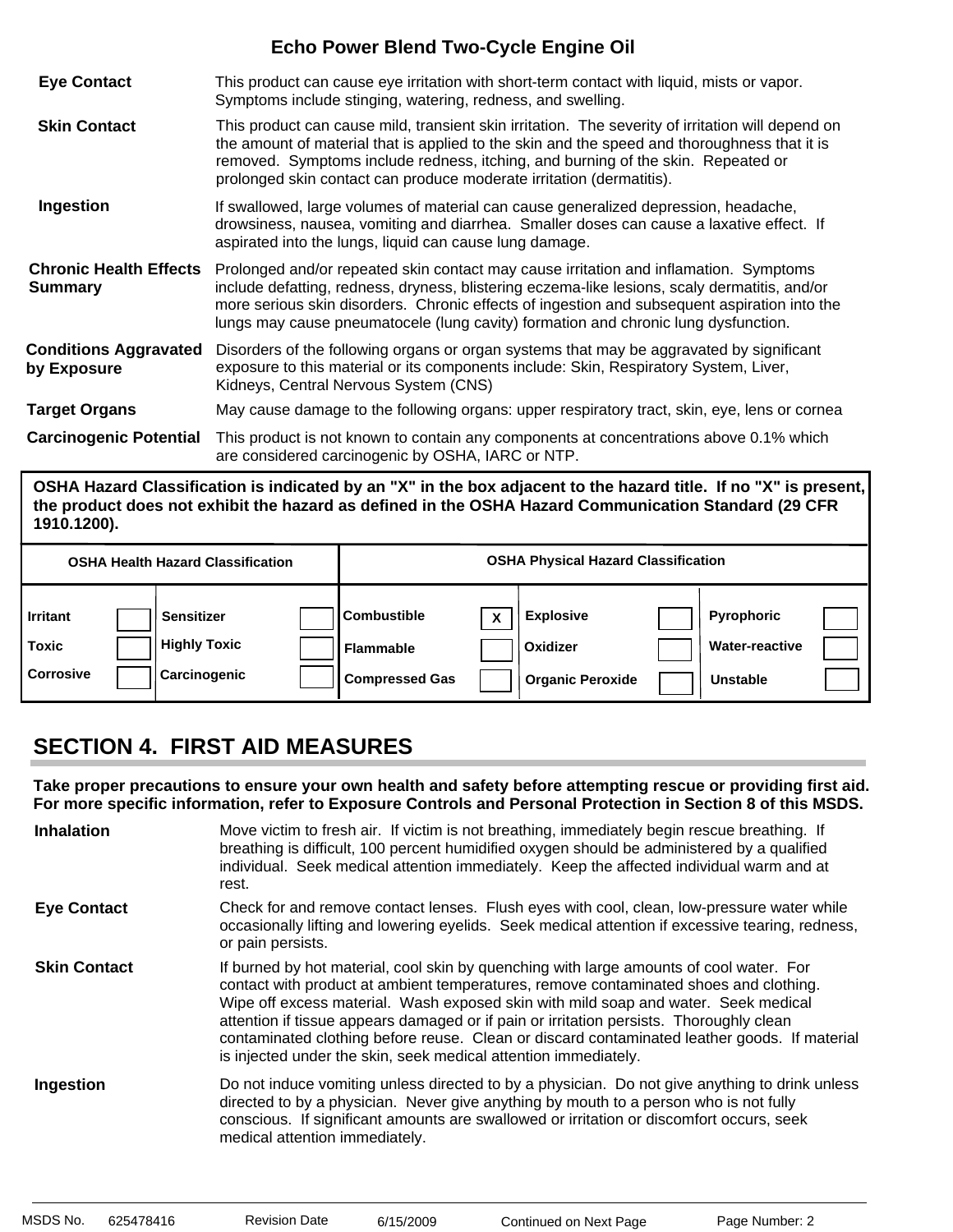**Notes to Physician** INGESTION: The viscosity range of the product(s) represented by this MSDS is greater than 100 SUS at 100°F. Careful gastric lavage may be considered to evacuate large quantities of material.

### **SECTION 5. FIRE FIGHTING MEASURES**

| <b>NFPA Flammability</b><br><b>Classification</b> | NFPA Class-IIIA combustible liquid.                                                                                                                                                                                                                                                                                                                                                                                                                                                                                                                                                                                                                                 |                                |  |  |  |
|---------------------------------------------------|---------------------------------------------------------------------------------------------------------------------------------------------------------------------------------------------------------------------------------------------------------------------------------------------------------------------------------------------------------------------------------------------------------------------------------------------------------------------------------------------------------------------------------------------------------------------------------------------------------------------------------------------------------------------|--------------------------------|--|--|--|
| <b>Flash Point</b>                                | Closed cup: 68°C (154°F). (Pensky-Martens (ASTM D-93)) Open cup: 84°C (183°F)<br>(Cleveland.).                                                                                                                                                                                                                                                                                                                                                                                                                                                                                                                                                                      |                                |  |  |  |
| Lower Flammable Limit No data.                    |                                                                                                                                                                                                                                                                                                                                                                                                                                                                                                                                                                                                                                                                     | Upper Flammable Limit No data. |  |  |  |
| <b>Autoignition</b><br><b>Temperature</b>         | Not available.                                                                                                                                                                                                                                                                                                                                                                                                                                                                                                                                                                                                                                                      |                                |  |  |  |
| <b>Products</b>                                   | Hazardous Combustion Carbon dioxide, carbon monoxide, smoke, fumes, unburned hydrocarbons and oxides of<br>sulfur and/or nitrogen.                                                                                                                                                                                                                                                                                                                                                                                                                                                                                                                                  |                                |  |  |  |
| <b>Special Properties</b>                         | This material will release vapors when heated above the flash point temperature that can<br>ignite when exposed to a source of ignition. In enclosed spaces, vapors can ignite with<br>explosive force. Mists or sprays may burn at temperatures below the flash point.                                                                                                                                                                                                                                                                                                                                                                                             |                                |  |  |  |
| <b>Extinguishing Media</b>                        | SMALL FIRE: Use dry chemicals, carbon dioxide, foam, or inert gas (nitrogen). Carbon<br>dioxide and inert gas can displace oxygen. Use caution when applying carbon dioxide or<br>inert gas in confined spaces.<br>LARGE FIRE: Use foam, water fog, or water spray. Water fog and spray are effective in<br>cooling containers and adjacent structures. However, water can cause frothing and/or may<br>not extinguish the fire. Water can be used to cool the external walls of vessels to prevent<br>excessive pressure, autoignition or explosion. DO NOT use a solid stream of water directly<br>on the fire as the water may spread the fire to a larger area. |                                |  |  |  |
| <b>Protection of Fire</b><br><b>Fighters</b>      | Firefighters must use full bunker gear including NIOSH-approved positive pressure<br>self-contained breathing apparatus to protect against potential hazardous combustion or<br>decomposition products and oxygen deficiencies. Withdraw immediately from the area if<br>there is a rising sound from a venting safety device or discoloration of vessels, tanks, or<br>pipelines.                                                                                                                                                                                                                                                                                  |                                |  |  |  |

### **SECTION 6. ACCIDENTAL RELEASE MEASURES**

**Take proper precautions to ensure your own health and safety before attempting spill control or clean-up. For more specific information, refer to the Emergency Overview on Page 1, Exposure Controls and Personal Protection in Section 8 and Disposal Considerations in Section 13 of this MSDS.**

> Do not touch damaged containers or spilled material unless wearing appropriate protective equipment. Slipping hazard; do not walk through spilled material. Stop leak if you can do so without risk. For small spills, absorb or cover with dry earth, sand, or other inert non-combustible absorbent material and place into waste containers for later disposal. Contain large spills to maximize product recovery or disposal. Prevent entry into waterways or sewers. In urban area, cleanup spill as soon as possible. In natural environments, seek cleanup advice from specialists to minimize physical habitat damage. This material will float on water. Absorbent pads and similar materials can be used. Comply with all laws and regulations.

# **SECTION 7. HANDLING AND STORAGE**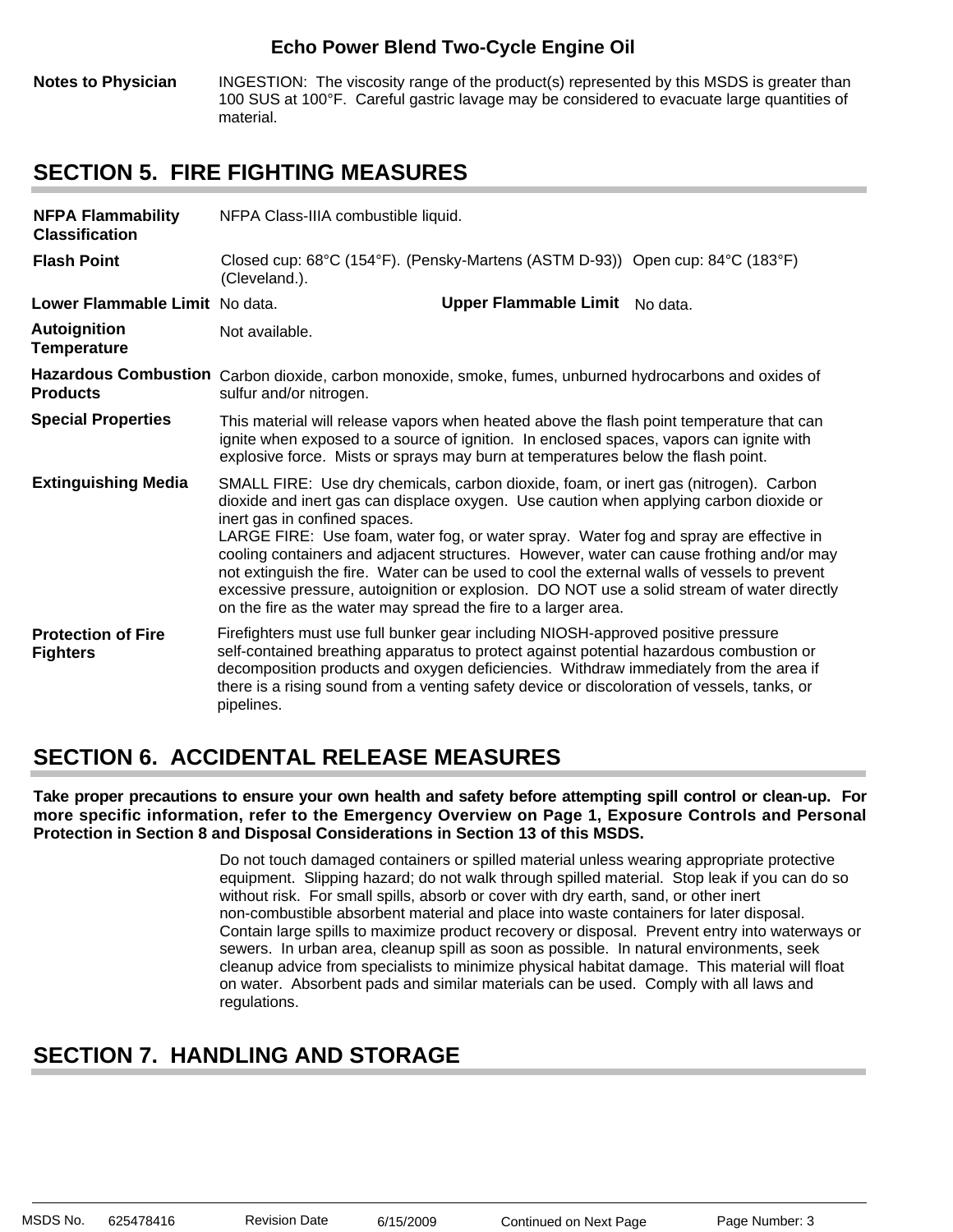| <b>Handling</b> | A spill or leak can cause an immediate fire or explosion hazard. Keep containers closed and<br>do not handle or store near heat, sparks, or any other potential ignition sources. Avoid<br>contact with oxidizing agents. Do not breathe vapor. Use only with adequate ventilation and<br>personal protection. Never siphon by mouth. Avoid contact with eyes, skin, and clothing.<br>Prevent contact with food and tobacco products. Do not take internally.                                                                                                                                                                                                                                                                                                                                                                                                                                                                   |
|-----------------|---------------------------------------------------------------------------------------------------------------------------------------------------------------------------------------------------------------------------------------------------------------------------------------------------------------------------------------------------------------------------------------------------------------------------------------------------------------------------------------------------------------------------------------------------------------------------------------------------------------------------------------------------------------------------------------------------------------------------------------------------------------------------------------------------------------------------------------------------------------------------------------------------------------------------------|
|                 | When performing repairs and maintenance on contaminated equipment, keep unnecessary<br>persons away from the area. Eliminate all potential ignition sources. Drain and purge<br>equipment, as necessary, to remove material residues. Follow proper entry procedures,<br>including compliance with 29 CFR 1910.146 prior to entering confined spaces such as tanks<br>or pits. Use gloves constructed of impervious materials and protective clothing if direct<br>contact is anticipated. Provide ventilation to maintain exposure potential below applicable<br>exposure limits. Use appropriate respiratory protection when concentrations exceed any<br>established occupational exposure level (See Section 8). Promptly remove contaminated<br>clothing. Wash exposed skin thoroughly with soap and water after handling.                                                                                                 |
|                 | Non equilibrium conditions may increase the fire hazard associated with this product. Always<br>bond receiving containers to the fill pipe before and during loading. Always confirm that<br>receiving container is properly grounded. Bonding and grounding alone may be inadequate to<br>eliminate fire and explosion hazards. Carefully review operations that may increase the risks<br>such as tank and container filling, tank cleaning, sampling, gauging, loading, filtering, mixing,<br>agitation, etc. In addition to bonding and grounding, efforts to mitigate the hazards may<br>include, but are not limited to, ventilation, inerting and/or reduction of transfer velocities.<br>Always keep nozzle in contact with the container throughout the loading process. Do NOT fill<br>any portable container in or on a vehicle. Do NOT use compressed air for filling, discharging<br>or other handling operations. |
|                 | Product container is not designed for elevated pressure. Do not pressurize, cut, weld, braze<br>solder, drill, or grind on containers. Do not expose product containers to flames, sparks, heat<br>or other potential ignition sources. Empty containers may contain product residues that can<br>ignite with explosive force. Observe label precautions. Consult appropriate federal, state and<br>local authorities before reusing, reconditioning, reclaiming, recycling or disposing of empty<br>containers and/or waste residues of this product.                                                                                                                                                                                                                                                                                                                                                                          |
| <b>Storage</b>  | Keep container tightly closed. Store in a cool, dry, well-ventilated area. Store only in<br>approved containers. Do not store with oxidizing agents. Do not store at elevated<br>temperatures or in direct sunlight. Protect containers against physical damage. Head space<br>in tanks and other containers may containers may contain vapor in the flammable range.<br>Vapor may be ignited by static discharge. Storage area must meet OSHA requirements and<br>applicable fire codes.                                                                                                                                                                                                                                                                                                                                                                                                                                       |
|                 | Additional information regarding the design and control of hazards associated with the                                                                                                                                                                                                                                                                                                                                                                                                                                                                                                                                                                                                                                                                                                                                                                                                                                          |

handling and storage of flammable and combustible liquids may be found in professional and industrial documents including, but not limited to, the National Fire Protection Association (NFPA) publications NFPA 30 ("Flammable and Combustible Liquid Code"), NFPA 77 ("Recommended Practice on Static Electricity") and the American Petroleum Institute (API) Recommended Practice 2003, "Protection Against Ignitions Arising Out of Static, Lightning, and Stray Currents' (liquids)."

# **SECTION 8. EXPOSURE CONTROLS AND PERSONAL PROTECTION**

| <b>Engineering Controls</b>                    | Provide exhaust ventilation or other engineering controls to keep the airborne concentrations<br>of mists and/or vapors below the recommended exposure limits (see below). An eye wash<br>station and safety shower should be located near the work-station.                                                                                                                                                             |
|------------------------------------------------|--------------------------------------------------------------------------------------------------------------------------------------------------------------------------------------------------------------------------------------------------------------------------------------------------------------------------------------------------------------------------------------------------------------------------|
| <b>Personal Protective</b><br><b>Equipment</b> | Personal protective equipment should be selected based upon the conditions under which<br>this material is used. A hazard assessment of the work area for PPE requirements should<br>be conducted by a qualified professional pursuant to OSHA regulations. The following<br>pictograms represent the minimum requirements for personal protective equipment. For<br>certain operations, additional PPE may be required. |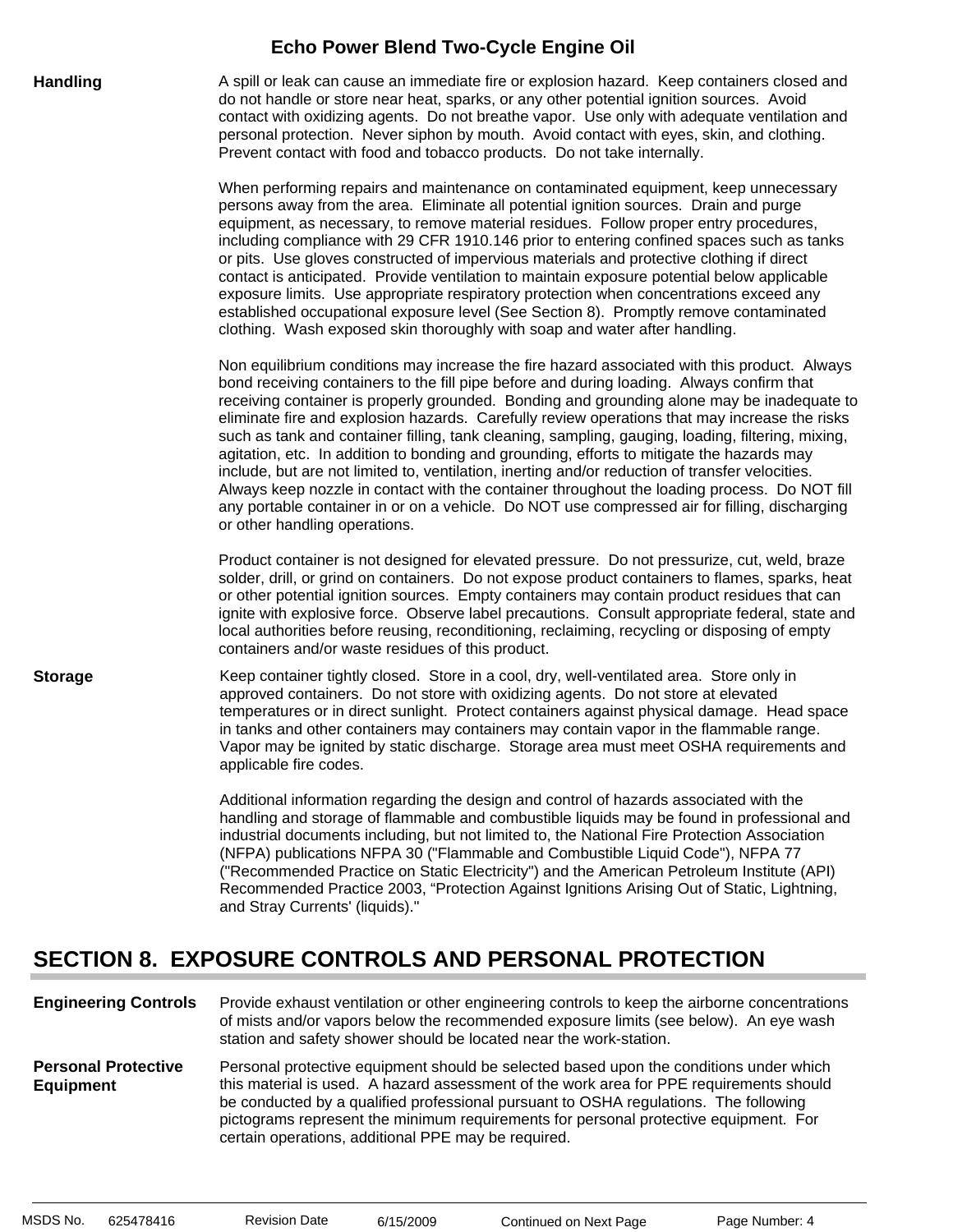

- Safety glasses equipped with side shields are recommended as minimum protection in industrial settings. Wear goggles if splashing or spraying is anticipated. Wear goggles and face shield if material is heated above 125°F (51°C). Have suitable eye wash water available. **Eye Protection**
- Avoid skin contact. Use heavy duty gloves constructed of chemical resistant materials such as Viton® or heavy nitrile rubber. Wash hands with plenty of mild soap and water before eating, drinking, smoking, use of toilet facilities or leaving work. DO NOT use gasoline, kerosene, solvents or harsh abrasives as skin cleaners. **Hand Protection**
- Use clean protective clothing if splashing or spraying conditions are present. Protective clothing may include long-sleeve outer garment, apron, or lab coat. If significant contact occurs, remove oil-contaminated clothing as soon as possible and promptly shower. Launder contaminated clothing before reuse or discard. Wear heat protective boots and protective clothing when handling material at elevated temperatures. **Body Protection**
- The need for respiratory protection is not anticipated under normal use conditions and with adequate ventilation. If elevated airborne concentrations above applicable workplace exposure levels are anticipated, a NIOSH-approved organic vapor respirator equipped with a dust/mist prefilter should be used. Protection factors vary depending upon the type of respirator used. Respirators should be used in accordance with OSHA requirements (29 CFR 1910.134). **Respiratory Protection**
- Use good personal hygiene practices. Wash hands and other exposed skin areas with plenty of mild soap and water before eating, drinking, smoking, use of toilet facilities, or leaving work. DO NOT use gasoline, kerosene, solvents or harsh abrasives as skin cleaners. Since specific exposure standards/control limits have not been established for this product, the "Oil Mist, Mineral" exposure limits shown below are suggested as minimum control guidelines. **General Comments**

#### **Occupational Exposure Guidelines**

| <b>Substance</b>                  | <b>Applicable Workplace Exposure Levels</b> |
|-----------------------------------|---------------------------------------------|
| Oil Mist, Mineral                 | <b>ACGIH (United States).</b>               |
|                                   | TWA: 5 mg/m $3$                             |
|                                   | STEL: $10 \text{ mg/m}^3$                   |
|                                   | <b>OSHA (United States).</b>                |
|                                   | TWA: 5 mg/m $3$                             |
| Petroleum hydrocarbon distillates | <b>ACGIH (United States).</b>               |
|                                   | <b>TWA: 100 ppm</b>                         |
|                                   | <b>OSHA (United States).</b>                |
|                                   | <b>TWA: 500 ppm</b>                         |

### **SECTION 9. PHYSICAL AND CHEMICAL PROPERTIES (TYPICAL)**

| <b>Physical State</b>   | Liquid.                                 | Color | Blue-green.    |                                         | Odor                    | Petroleum.           |
|-------------------------|-----------------------------------------|-------|----------------|-----------------------------------------|-------------------------|----------------------|
| <b>Specific Gravity</b> | $0.87$ (Water = 1)                      | pH    | Not applicable |                                         | Vapor<br><b>Density</b> | $>1$ (Air = 1)       |
| <b>Boiling Range</b>    | Not available.                          |       |                | <b>Melting/Freezing</b><br><b>Point</b> |                         | Not available.       |
| <b>Vapor Pressure</b>   | <0.1 kPa (<1 mm Hg) (at $20^{\circ}$ C) |       |                | <b>Volatility</b>                       |                         | AP 135 g/l VOC (w/v) |
| Solubility in<br>Water  | Negligible solubility in cold water.    |       |                | Viscosity<br>(cSt $@$ 40 $°C$ )         |                         | 77                   |

**Flash Point** Closed cup: 68°C (154°F). (Pensky-Martens (ASTM D-93)) Open cup: 84°C (183°F) (Cleveland.).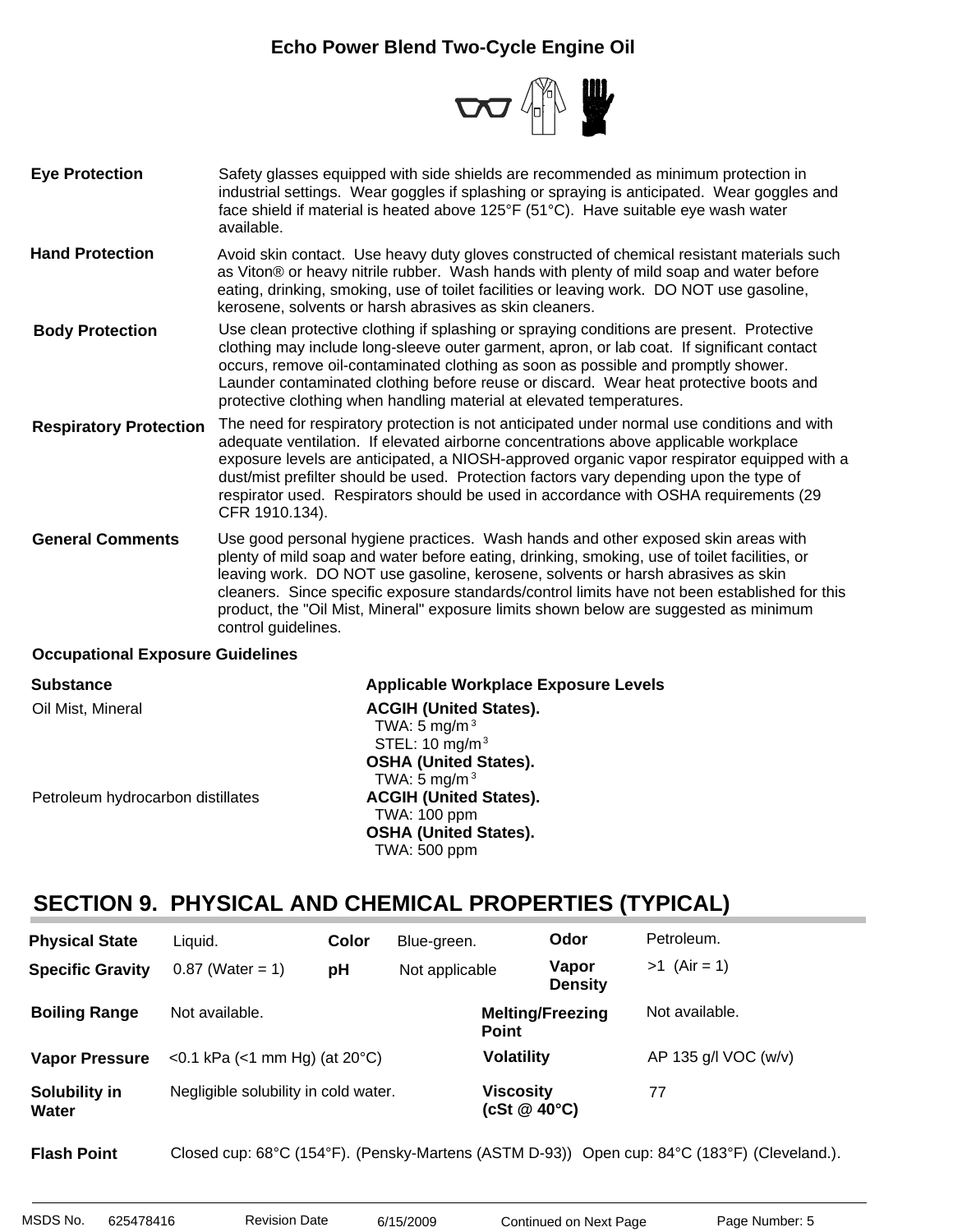| <b>Additional</b> | Gravity, $^{\circ}$ API (ASTM D287) = 31.3 @ 60 $^{\circ}$ F |
|-------------------|--------------------------------------------------------------|
| <b>Properties</b> | Density = $7.24$ Lbs/gal.                                    |
|                   | Viscosity (ASTM D2161) = 400 SUS $@$ 100 $^{\circ}$ F        |

### **SECTION 10. STABILITY AND REACTIVITY**

| <b>Chemical Stability</b>                                   | Stable.                                        | Hazardous Polymerization Not expected to occur.                                          |  |
|-------------------------------------------------------------|------------------------------------------------|------------------------------------------------------------------------------------------|--|
| <b>Conditions to Avoid</b>                                  |                                                | Keep away from extreme heat, sparks, open flame, and strongly oxidizing conditions.      |  |
| <b>Materials</b><br>Incompatibility                         | Strong oxidizers.                              |                                                                                          |  |
| <b>Hazardous</b><br><b>Decomposition</b><br><b>Products</b> | products identified in Section 5 of this MSDS. | No additional hazardous decomposition products were identified other than the combustion |  |

### **SECTION 11. TOXICOLOGICAL INFORMATION**

**For other health-related information, refer to the Emergency Overview on Page 1 and the Hazards Identification in Section 3 of this MSDS.**

| Toxicity Data | Highly-refined petroleum lubricant oils |                                |  |
|---------------|-----------------------------------------|--------------------------------|--|
|               | ORAL (LD50):                            | Acute: $>5000$ mg/kg [Rat].    |  |
|               | DERMAL (LD50):                          | Acute: $>2000$ mg/kg [Rabbit]. |  |

Mineral oil mists derived from highly refined oils are reported to have low acute and sub-acute toxicities in animals. Effects from single and short-term repeated exposures to high concentrations of mineral oil mists well above applicable workplace exposure levels include lung inflammatory reaction, lipoid granuloma formation and lipoid pneumonia. In acute and sub-acute studies involving exposures to lower concentrations of mineral oil mists at or near current work place exposure levels produced no significant toxicological effects. In long term studies (up to two years) no carcinogenic effects have been reported in any animal species tested.

#### **Distillates (petroleum), hydrotreated light**:

| ORAL (LD50):   | Acute: $>5000$ mg/kg [Rat].  |
|----------------|------------------------------|
| DERMAL (LD50): | Acute: >2000 mg/kg [Rabbit]. |

Studies on laboratory animals have associated similar materials with eye and respiratory tract irritation. Repeated exposure to elevated concentrations of hydrocarbon solvents can produce a variety of transient CNS effects (e.g., dizziness, headache, narcosis, etc). Studies on laboratory animals have shown similar materials to cause skin irritation after repeated or prolonged contact. Repeated direct application of similar materials to the skin can produce defatting dermatitis and kidney damage in laboratory animals. The most common effects observed in repeated dose animal studies with mineral spirits are kidney changes that are consistent with an alpha 2u-globulin- mediated process that is not regarded as relevant to humans. Certain studies have reported effects in the liver as well as hematological or urine chemistry changes. In general, these effects have not to been shown to be dose-related.

### **SECTION 12. ECOLOGICAL INFORMATION**

**Ecotoxicity**

Analysis for ecological effects has not been conducted on this product. However, if spilled, this product and any contaminated soil or water may be harmful to human, animal, and aquatic life. Also, the coating action associated with petroleum and petroleum products can be harmful or fatal to aquatic life and waterfowl.

#### **Environmental Fate**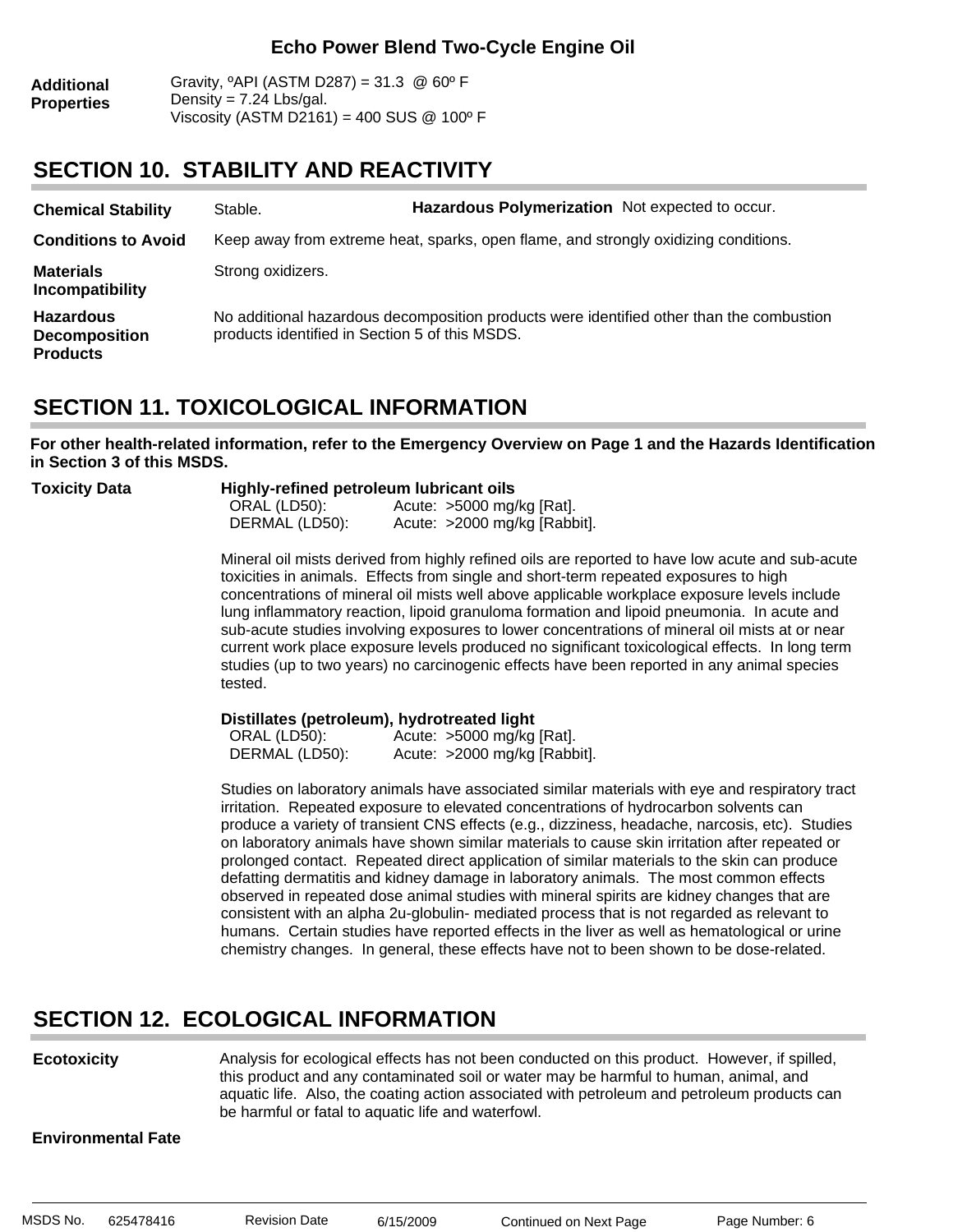An environmental fate analysis is not available for this specific product. Plants and animals may experience harmful or fatal effects when coated with petroleum products. Petroleum-based (mineral) lubricating oils normally will float on water. In stagnant or slow-flowing waterways, an oil layer can cover a large surface area. As a result, this oil layer might limit or eliminate natural atmospheric oxygen transport into the water. With time, if not removed, oxygen depletion in the waterway may be sufficient to cause a fish kill or create an anaerobic environment.

# **SECTION 13. DISPOSAL CONSIDERATIONS**

**Hazard characteristic and regulatory waste stream classification can change with product use. Accordingly, it is the responsibility of the user to determine the proper storage, transportation, treatment and/or disposal methodologies for spent materials and residues at the time of disposition.**

> Conditions of use may cause this material to become a "hazardous waste", as defined by federal or state regulations. It is the responsibility of the user to determine if the material is a "hazardous waste" at the time of disposal. Transportation, treatment, storage, and disposal of waste material must be conducted in accordance with RCRA regulations (see 40 CFR 260 through 40 CFR 271). State and/or local regulations may be more restrictive. Contact your regional US EPA office for guidance concerning case specific disposal issues. Empty drums and pails retain residue. DO NOT pressurize, cut, weld, braze, solder, drill, grind, or expose this product's empty container to heat, flame, or other ignition sources. DO NOT attempt to clean it. Empty drums and pails should be drained completely, properly bunged or sealed, and promptly sent to a reconditioner.

### **SECTION 14. TRANSPORT INFORMATION**

**The shipping description below may not represent requirements for all modes of transportation, shipping methods or locations outside of the United States.**

**Proper Shipping Name** UN1268, Petroleum Distillates, n.o.s., Combustible Liquid [This product has a flash point temperature between 60.5° to 93°C (141° and 200°F). Bulk shipments of this product are regulated.] **US DOT Status** A U.S. Department of Transportation regulated material.

Combustible liquid. **Hazard Class**

**Packing Group** Combustible liquid **UN/NA Number** UN 1268

**Reportable Quantity** A Reportable Quantity (RQ) has not been established for this material.

**Placard(s)**



**Emergency Response Guide No.** 128

**MARPOL III Status**

Not a DOT "Marine Pollutant" per 49 CFR 171.8.

**Oil:** The product(s) represented by this MSDS is (are) regulated as "oil" under 49 CFR Part 130. Shipments by rail or highway in packaging having a capacity of 3500 gallons or more or in a quantity greater 42,000 gallons are subject to these requirements. In addition, mixtures containing 10% or more of this product may be subject to these requirements.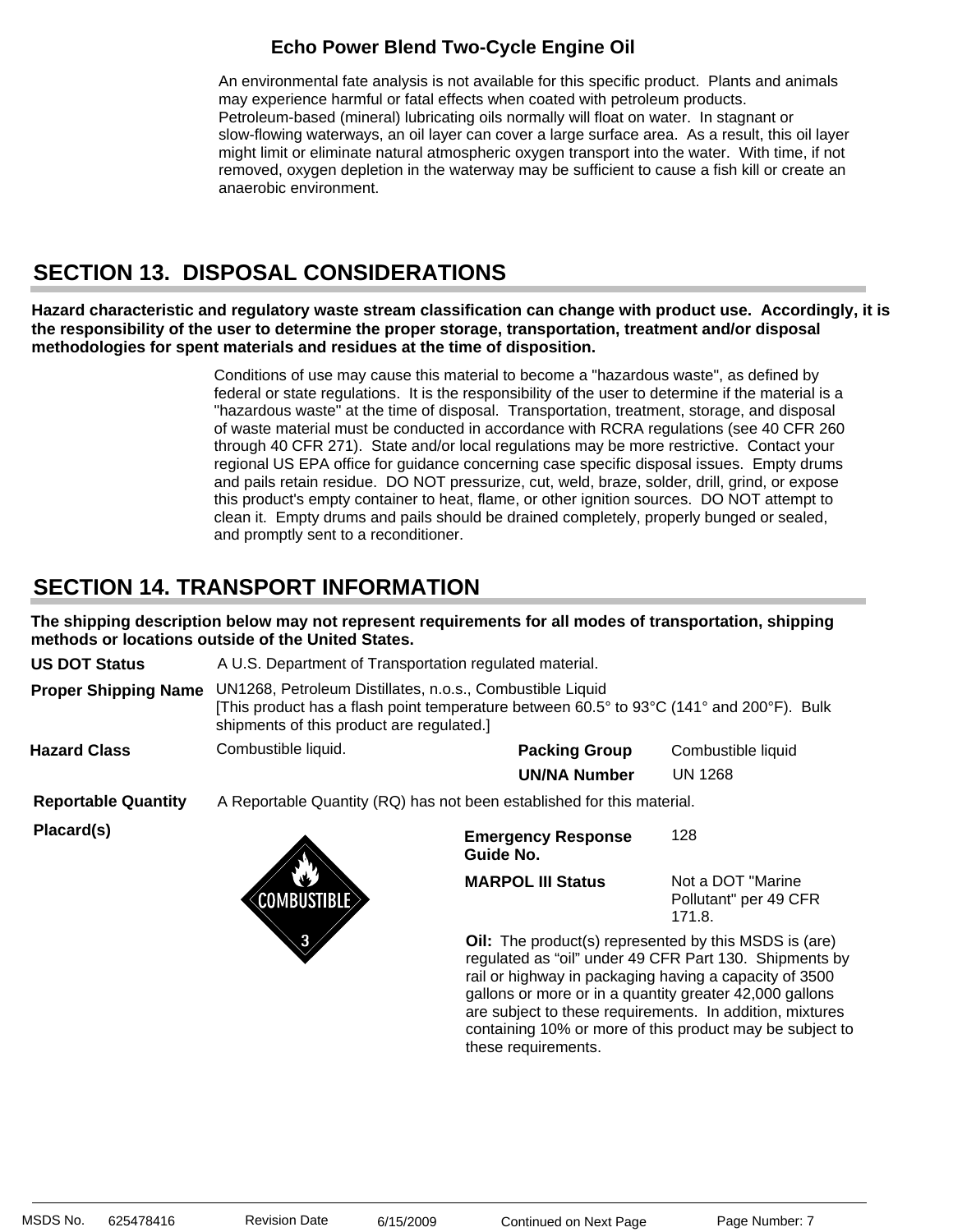### **SECTION 15. REGULATORY INFORMATION**

| <b>TSCA Inventory</b>                                                          | This product and/or its components are listed on the Toxic Substances Control Act (TSCA)<br>inventory.                                                                                                                                                                                                                                                                                                                                                                                                                                                                                                                                                                                                                                                                              |
|--------------------------------------------------------------------------------|-------------------------------------------------------------------------------------------------------------------------------------------------------------------------------------------------------------------------------------------------------------------------------------------------------------------------------------------------------------------------------------------------------------------------------------------------------------------------------------------------------------------------------------------------------------------------------------------------------------------------------------------------------------------------------------------------------------------------------------------------------------------------------------|
| <b>SARA 302/304</b><br><b>Emergency Planning</b><br>and Notification           | The Superfund Amendments and Reauthorization Act of 1986 (SARA) Title III requires<br>facilities subject to Subparts 302 and 304 to submit emergency planning and notification<br>information based on Threshold Planning Quantities (TPQs) and Reportable Quantities<br>(RQs) for "Extremely Hazardous Substances" listed in 40 CFR 302.4 and 40 CFR 355. No<br>components were identified.                                                                                                                                                                                                                                                                                                                                                                                        |
| SARA 311/312 Hazard<br><b>Identification</b>                                   | The Superfund Amendments and Reauthorization Act of 1986 (SARA) Title III requires<br>facilities subject to this subpart to submit aggregate information on chemicals by "Hazard<br>Category" as defined in 40 CFR 370.2. This material would be classified under the following<br>hazard categories:                                                                                                                                                                                                                                                                                                                                                                                                                                                                               |
|                                                                                | Fire, Acute (Immediate) Health Hazard, Chronic (Delayed) Health Hazard                                                                                                                                                                                                                                                                                                                                                                                                                                                                                                                                                                                                                                                                                                              |
| <b>SARA 313 Toxic</b><br><b>Chemical Notification</b><br>and Release Reporting | This product contains the following components in concentrations above de minimis levels<br>that are listed as toxic chemicals in 40 CFR Part 372 pursuant to the requirements of Section<br>313 of SARA: No components were identified.                                                                                                                                                                                                                                                                                                                                                                                                                                                                                                                                            |
| <b>CERCLA</b>                                                                  | The Comprehensive Environmental Response, Compensation, and Liability Act of 1980<br>(CERCLA) requires notification of the National Response Center concerning release of<br>quantities of "hazardous substances" equal to or greater than the reportable quantities (RQ's)<br>listed in 40 CFR 302.4. As defined by CERCLA, the term "hazardous substance" does not<br>include petroleum, including crude oil or any fraction thereof which is not otherwise<br>specifically designated in 40 CFR 302.4. This product or refinery stream is not known to<br>contain chemical substances subject to this statute. However, it is recommended that you<br>contact state and local authorities to determine if there are any other reporting requirements<br>in the event of a spill. |
| <b>Clean Water Act</b><br>(CWA)                                                | This material is classified as an oil under Section 311 of the Clean Water Act (CWA) and the<br>Oil Pollution Act of 1990 (OPA). Discharges or spills which produce a visible sheen on waters<br>of the United States, their adjoining shorelines, or into conduits leading to surface waters must<br>be reported to the EPA's National Response Center at (800) 424-8802.                                                                                                                                                                                                                                                                                                                                                                                                          |
| <b>California</b><br><b>Proposition 65</b>                                     | This material may contain the following components which are known to the State of California<br>to cause cancer, birth defects or other reproductive harm, and may be subject to the<br>requirements of California Proposition 65 (CA Health & Safety Code Section 25249.5):<br>Ethylbenzene: <0.005%<br>Naphthalene: <0.0002%                                                                                                                                                                                                                                                                                                                                                                                                                                                     |
| <b>New Jersey</b><br><b>Right-to-Know Label</b>                                | Petroleum Oil (Two Cycle Engine Oil)                                                                                                                                                                                                                                                                                                                                                                                                                                                                                                                                                                                                                                                                                                                                                |
| <b>Additional Remarks</b>                                                      | No additional regulatory remarks.                                                                                                                                                                                                                                                                                                                                                                                                                                                                                                                                                                                                                                                                                                                                                   |
|                                                                                |                                                                                                                                                                                                                                                                                                                                                                                                                                                                                                                                                                                                                                                                                                                                                                                     |

# **SECTION 16. OTHER INFORMATION**

**Refer to the top of Page 1 for the HMIS and NFPA Hazard Ratings for this product.**

| <b>REVISION INFORMATION</b>                                      |             |                     |                   |  |
|------------------------------------------------------------------|-------------|---------------------|-------------------|--|
| <b>Version Number</b>                                            | 4.0         |                     |                   |  |
| <b>Revision Date</b>                                             | 6/15/2009   |                     |                   |  |
| <b>ABBREVIATIONS</b>                                             |             |                     |                   |  |
| AP: Approximately                                                | EQ: Equal   | >: Greater Than     | $\lt$ : Less Than |  |
| NA: Not Applicable                                               | ND: No Data | NE: Not Established |                   |  |
| ACGIH: American Conference of Governmental Industrial Hygienists |             |                     |                   |  |